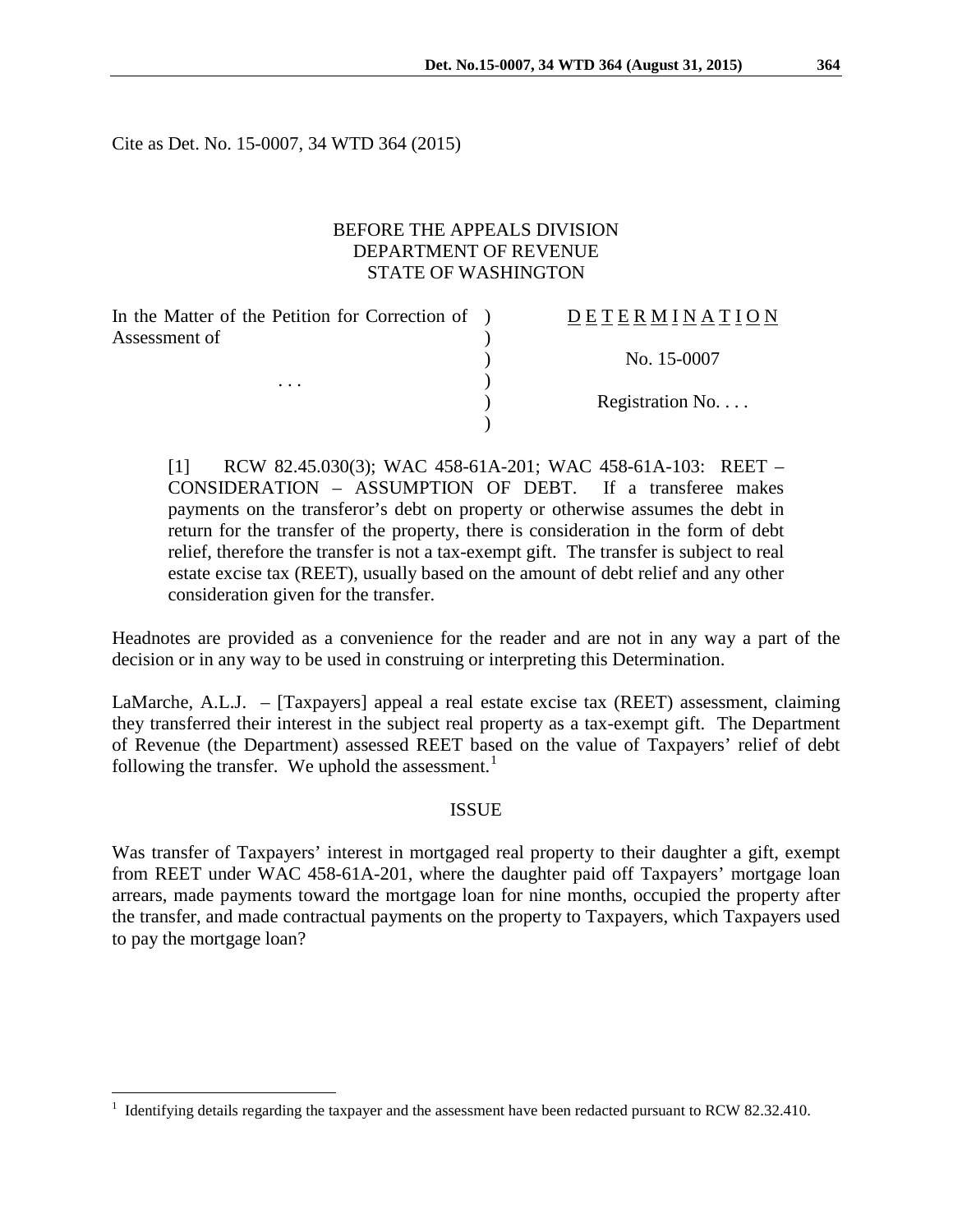# FINDINGS OF FACT

Taxpayers, sole owners of real property located [in] Washington (the Property),<sup>[2](#page-1-0)</sup> transferred their entire interest in the Property to their daughter, [Grantee], with a signed and notarized quitclaim deed dated October 15, 201[3](#page-1-1).<sup>3</sup> Taxpayers filed two documents, on October 16, 2013, in conjunction with the transfer, comprised of a REET affidavit signed on October 15, 2013 by [Taxpayer and Grantee], and a REET Supplemental Statement signed by [Taxpayer and Grantee].<sup>[4](#page-1-2)</sup> The REET affidavit shows that no REET was paid on the transfer, and Box 7 on the REET affidavit lists WAC 458-61A-201(B)(3) as the basis for exemption from tax, and the reason for the exemption as "gift." The REET supplemental statement shows the box under  $2(A)(3)$  is checked off, and a handwritten amount of \$... is written in, indicating that "Grantee" (buyer) has made and will continue to make 100% of the payments on total debt of \$. . . and has not paid grantor (seller) any consideration towards equity. No tax is due."<sup>[5](#page-1-3)</sup>

The Department's Special Programs Division (Special Programs) reviewed the October 15, 2013 transfer and concluded that Taxpayers were ineligible for the gift exclusion from REET contained in WAC 458-61A-201. On June 17, 2014, Special Programs issued a REET assessment against Taxpayers in the amount of \$. . . . [6](#page-1-4) The REET assessment was premised on relief of debt as consideration, and based on \$. . . , the amount of debt on the property that Taxpayers wrote on the REET Supplemental Statement accompanying the REET affidavit and quitclaim deed Taxpayers signed on October 15, 2013. Taxpayers did not pay the assessment, and timely filed an appeal.

. . . County, Washington records show a deed of trust recorded against the Property, with Taxpayers listed as grantors and [Bank] listed as grantee, Instrument No. . . . , recorded on September 27, 2002. There are no deeds of trust or other encumbrances recorded against the Property after that date in the county records, nor are there any indications that the loan on the property has been satisfied.<sup>[7](#page-1-5)</sup>

Taxpayers assert the following history and intent behind their transfer to Grantee:<sup>[8](#page-1-6)</sup>

- 1. Taxpayers fell behind approximately one year in their mortgage payments on the Property, a condominium, and ran the risk of losing the Property in foreclosure.
- 2. Taxpayers entered into a short sale agreement early in 2013, and in reliance on the pending closure of that sale, entered into a one-year lease on a new apartment on June 2,  $2013.<sup>9</sup>$  $2013.<sup>9</sup>$  $2013.<sup>9</sup>$

<span id="page-1-7"></span> $\frac{1}{2}$ ...

<span id="page-1-1"></span><span id="page-1-0"></span><sup>&</sup>lt;sup>3</sup> The quit claim deed was recorded on October 16, 2013, with ... County, Washington, Recording No.....<br>
<sup>4</sup> Both documents were recorded on October 16, 2013, with ... County, Washington, Recording No.....<br>
<sup>5</sup> REET Supp

<span id="page-1-2"></span>

<span id="page-1-3"></span>

<span id="page-1-4"></span>interest, and an \$. . . assessment penalty.

<span id="page-1-5"></span><sup>&</sup>lt;sup>7</sup> See . . . County [Washington] Recorder's Office webpage at

<span id="page-1-6"></span>http://www. . . . (last accessed on January 13, 2015).<br><sup>8</sup> Unless otherwise noted, factual representations are based on [Taxpayer's] testimony in the telephonic conference held on October 16, 2014.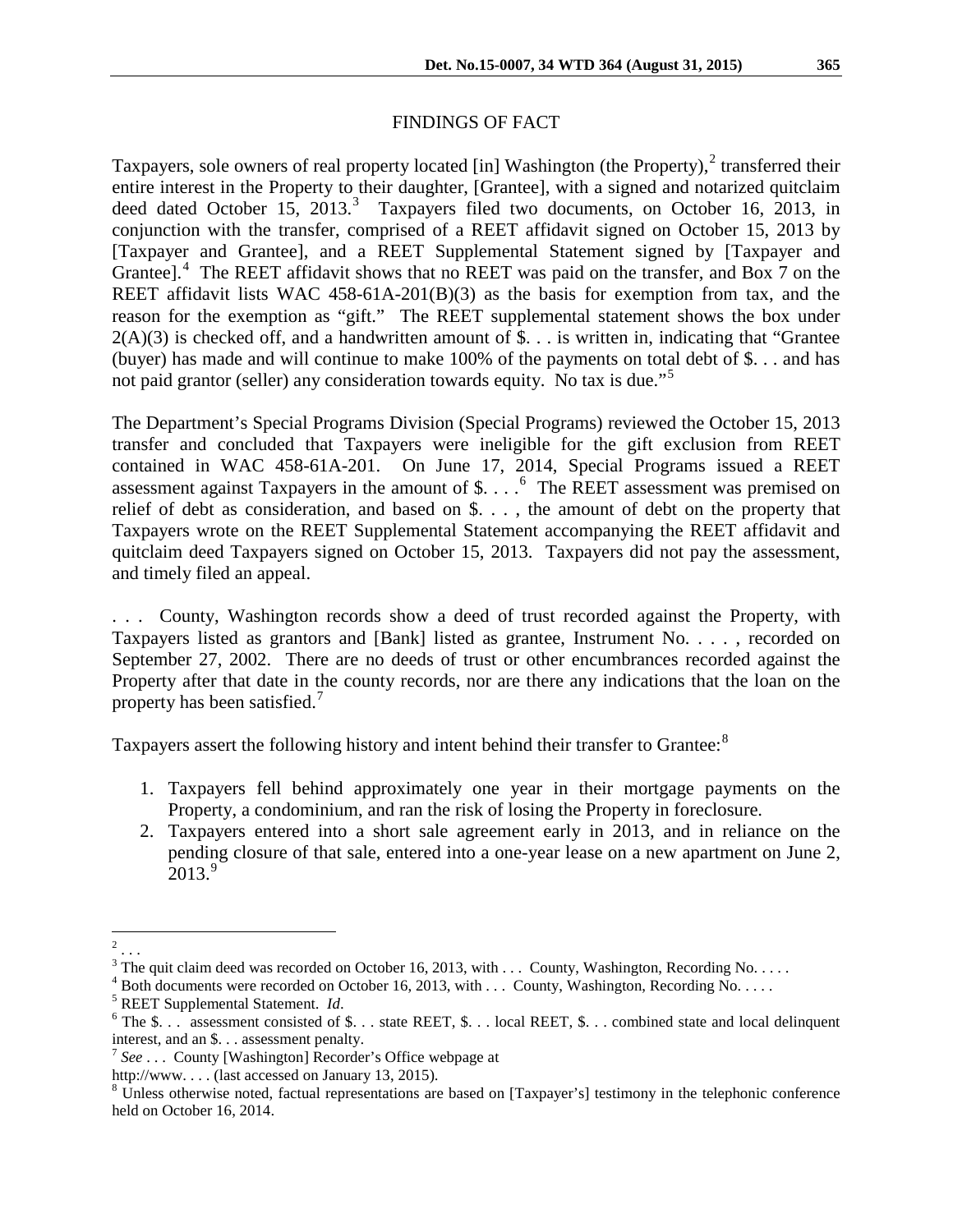- 3. The short sale fell through, so Taxpayers were facing foreclosure on the Property while committed to a one-year lease on another property.
- 4. Taxpayers' daughter and Grantee, [Grantee], provided Taxpayers enough money to catch up on the mortgage payments.
- 5. Taxpayers and Grantee agreed that Grantee would move into the Property and commence paying rent to Taxpayers.<sup>[10](#page-2-0)</sup>
- 6. [Homeowners Association], upon learning that a non-owner was occupying the Property—which was subject to the rules and regulations of the [Association] sent a letter to Taxpayers, dated October 8, 2013,  $^{11}$  $^{11}$  $^{11}$  stating that Taxpayers would be fined \$1,000.00 per month for violation of [Association's] Rules and Regulations,<sup>[12](#page-2-2)</sup> and that Taxpayers had seven days to submit proof of ownership or correct the violation.
- 7. Taxpayers prepared a quit claim, REET affidavit, and REET Supplemental Statement with the aid of a clerk, and filed the documents with . . . County, Washington on October 16, 2013. [Taxpayer] contends that due to language difficulties, the paperwork inadvertently transferred their entire interest in the property to their daughter, but that Taxpayers had only intended to add her to title for purposes of making her an owner, in order to avoid the \$1,000.00 fine from [Association].
- 8. Because Taxpayers were unable to make mortgage payments, Grantee made nine payments on the Property, one prior to the transfer, and eight after the transfer.<sup>[13](#page-2-3)</sup>
- 9. After Grantee began making payments to Taxpayers pursuant to their earlier agreement, Taxpayers resumed making payments on their mortgage loan, commencing July, 20[14](#page-2-4).<sup>14</sup>
- 10. Taxpayers do not currently live in the Property, and still reside in their apartment.

# ANALYSIS

Washington imposes REET on "each sale of real property" in this state. RCW 82.45.060.<sup>[15](#page-2-5)</sup> RCW 82.45.010(1) defines "sale" as "any conveyance, grant, assignment, quitclaim, or transfer of the ownership of or title to real property . . . for a valuable consideration . . . ." The statute then provides certain exclusions from the definition of "sale," including "a transfer by gift." RCW 82.45.010(3)(a).

The Department promulgated WAC 458-61A-201 (REET Rule 201) to further explain the REET exclusion for gifts of real property. REET Rule 201 explains that "[a] gift of real property is a transfer for which there is no consideration given in return for granting an interest in the property." REET Rule 201(1). REET Rule 201 refers to WAC 458-61A-102 (REET Rule 102) for the definition of "consideration."

 <sup>9</sup> [Apartment] rental application dated June 2, 2013. *See s*upplemental attachments to Taxpayer e-mail, dated October 18, 2014 4:06 PM, at 8.<br><sup>10</sup> . . . ., Rental Application dated September 16, 2013. *See Id.*, at 1.

<span id="page-2-3"></span>

<span id="page-2-2"></span><span id="page-2-1"></span><span id="page-2-0"></span><sup>&</sup>lt;sup>11</sup> [Association], letter dated October 8, 2013. *See Id.*, at 2.<br><sup>12</sup> Excerpt from [Association] Rules and Regulations. *See Id.*, at 3.<br><sup>13</sup> Special Programs records show that Grantee made payments of \$. . . per month, with payments each month thereafter through April 2014. There is no documented payment history for May through June 2014 in the record; however, Taxpayer stated during the telephonic hearing that Grantee made payments from October 2013 through June 2014, due to Taxpayers' inability to make payments.

<span id="page-2-5"></span><span id="page-2-4"></span><sup>&</sup>lt;sup>14</sup> Checks numbered 243, 250, 259, and 268, <sup>15</sup> REET "is the obligation of the seller." RCW 82.45.080(1).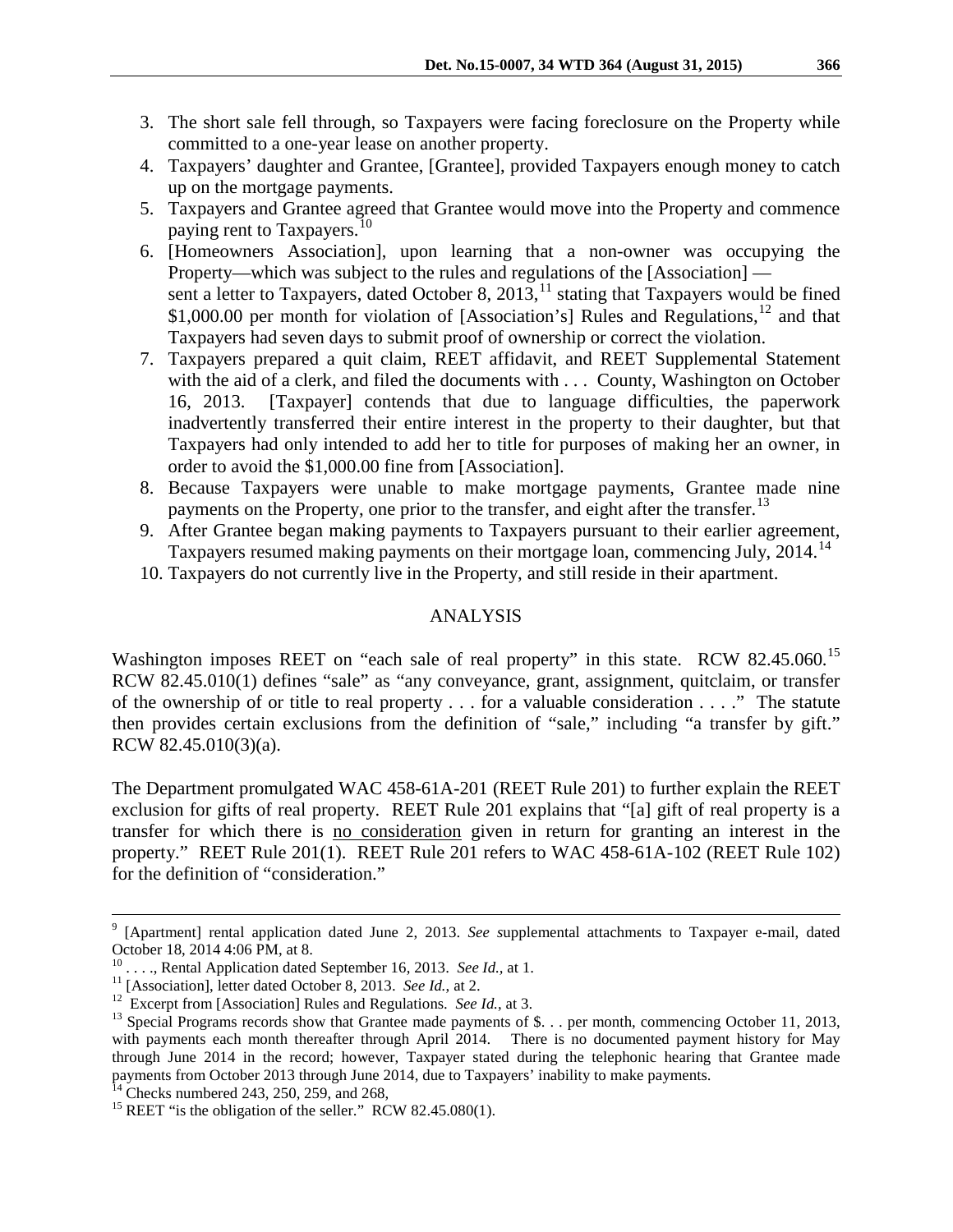REET Rule 102(2) explains that "consideration" includes "money or anything of value, either tangible or intangible, paid or delivered, or contracted to be paid or delivered, including performance of services, in return for the transfer of real property." The rule further explains that "'[c]onsideration' includes the assumption of an underlying debt on the property by the buyer at the time of transfer." WAC 458-61A-102(2)(b); *see also* WAC 458-61A-201(3). If a transferee agrees to assume payment of the transferor's debt on the property in return for the transfer, there is consideration, and the transfer is not exempt from REET. RCW 82.45.030(3); WAC 458-61A-201(2)(b); WAC 458-61A-201(3); WAC 458-61A-103(1); Det. No. 13-0292, 33 WTD 81 (2014); Det. No. 05-0117, 24 WTD 474, 476 (2005); Det. No. 01-039, 20 WTD 520, 523-524 (2001). REET is due on the amount of debt assumed, in addition to any other form of payment made by the transferee to the transferor in return for the transfer. *Id*.

Here, Taxpayers argue that they intended to gift only a portion of interest in the Property to Grantee. However, Taxpayers in fact by deed transferred their entire interest in the Property, and no correcting deed has been filed. Taxpayers also received consideration for the transfer. Grantee gave money to Taxpayers to catch up on the mortgage loan to stave off a foreclosure, and made nine payments on the mortgage loan thereafter to keep the loan current. After Taxpayers entered into a contract<sup>[16](#page-3-0)</sup> with Grantee in September 2013, Grantee occupied the Property and made ongoing payments to Taxpayers, which Taxpayers used to make payments on the mortgage loan. $17$ 

Taxpayers received consideration in exchange for the transfer of real property in the form of debt relief. Here, Taxpayers and Grantee entered into agreements where Grantee made payments on Taxpayers' debt, both before and after the transfer. Taxpayers' transfer to Grantee was followed contemporaneously with Grantee's occupancy of the Property, and the commencement of Grantee's contractual payments to Taxpayers, which have continued through the present, and which Taxpayers use to make payments on the mortgage loan. Moreover, Taxpayers and Grantee indicated on the REET Supplemental Statement accompanying the transfer that "Grantee (buyer) has made and will continue to make 100% of the payments on total debt of \$. . . and has not paid grantor (seller) any consideration towards equity. No tax is due."<sup>[18](#page-3-2)</sup> While the parties incorrectly stated that Grantee had always made the payments on the debt and that no tax was due, the REET Supplemental Statement does show that the parties contemplated Grantee assuming \$. . . in debt in relation to the transfer of the Property. The balance of the evidence, therefore, leads us to conclude that Taxpayers received consideration in exchange for the transfer, in the form of relief of debt. RCW 82.45.030(3).

Under REET Rule 201(1), the gift exemption from REET only applies to transfers of real property for which there is no consideration given in return for granting an interest in the

<span id="page-3-0"></span><sup>&</sup>lt;sup>16</sup> Whether the agreement between Taxpayers and Grantee for Grantee's occupancy of the property is a rental contract, as Taxpayers assert, is a moot issue. Although the Taxpayers and Grantee entered into a rental agreement for the Property in September 2013, Taxpayers transferred all interest in the Property to Grantee in October 2013, and therefore, had no interest in the Property to convey to Grantee after that date, including rights of tenancy.<br>However, Taxpayers continue to this day to receive payments from Grantee.

<span id="page-3-1"></span><sup>&</sup>lt;sup>17</sup> Checks numbered 243, 250, 259, and 268, supplemental attachments to Taxpayer e-mail dated October 18, 2014, *supra*, at 4-7.

<span id="page-3-2"></span><sup>&</sup>lt;sup>18</sup> *Supra*, see note 4.